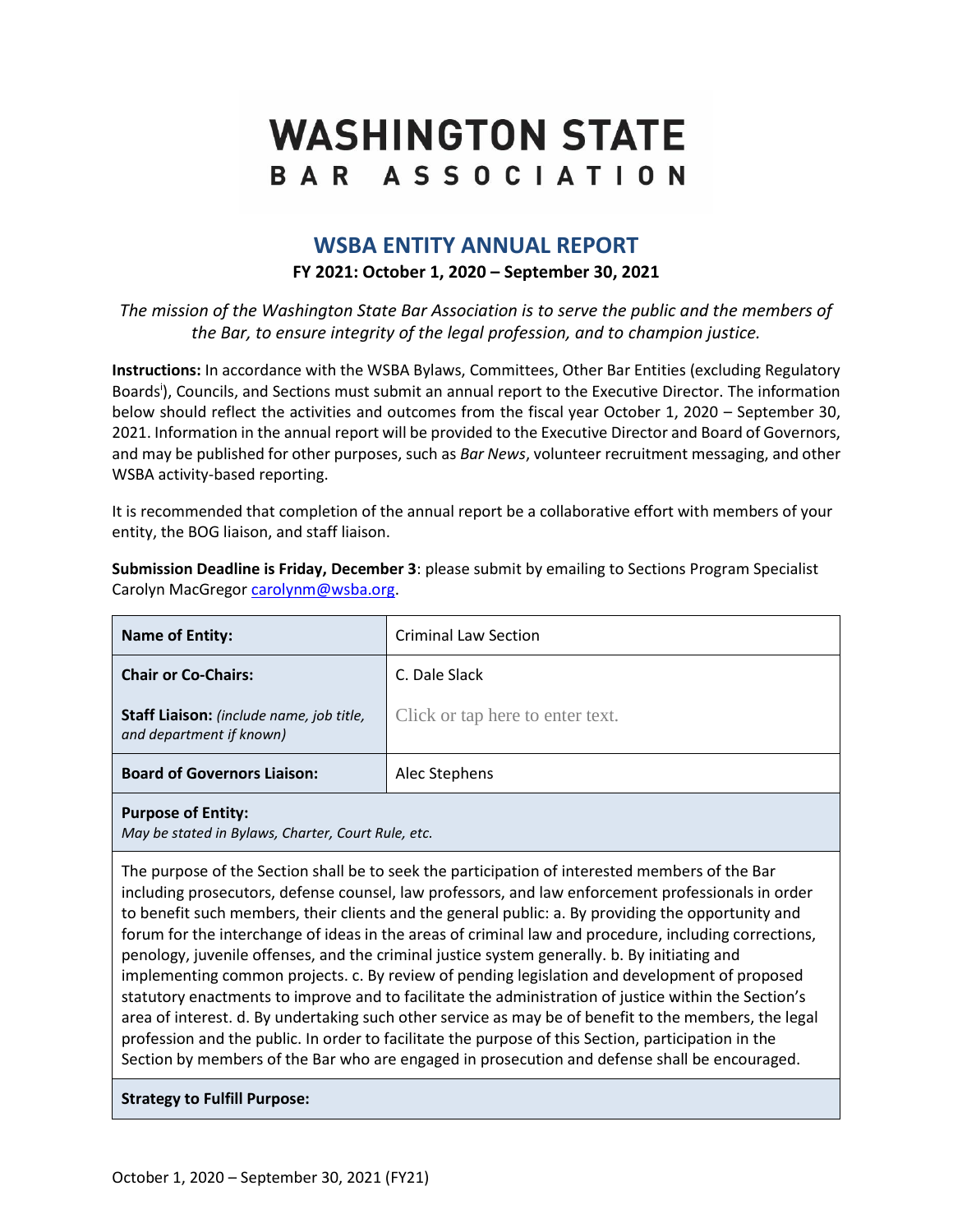The Criminal Law Section seeks to engage members in twice-yearly CLE events (one mini-CLE and the Criminal Justice Institute, a two-day event) designed to foster participation by both defense and prosecution. Members of the Criminal Law Section also organize outreach events to law schools to encourage those serious about dedicating themselves to the profession to work in an ethical, professional, and cordial manner. The section distributes an annual caselaw update curated by a senior, distinguished member of the judiciary to ensure that members have the resources to stay upto-date on changes in the law.

## **How does the entity's purpose help further the mission of the WSBA "to serve the public and the members of the Bar, to ensure integrity of the legal profession, and to champion justice"?**

The Criminal Law Section seeks to create collaborative and cordial relationships between defense attorneys and prosecutors through events and message boards, and encourage cooperation between all criminal practitioners to strive for a criminal justice system that accomplishes Justice for All. The executive committee frequently provides input on proposed criminal law legislation in a "bipartisan" manner, with an eye to bettering the system for all stakeholders.

#### **2020-2021 Entity Accomplishments:**

Criminal Justice Institute, caselaw updates to members

**Looking Ahead: 2021-2022 Top Goals & Priorities:**

- **2 Find creative ways to host social professional events for networking and fellowship**
- **3 Expand member communication and engagement through social media**
- **4 Discuss expansion of CLE offerings and publications**
- **5 Encourage greater participation by members through encouraging input and opening channels to communication with the Executive Committee**

#### **Please report how this entity is addressing diversity, equity, and inclusion:**

*How have you elicited input from a variety of perspectives in your decision-making? What have you done to promote a culture of inclusion within the board or committee? What has your committee/board done to promote equitable conditions for members from historically underrepresented backgrounds to enter, stay, thrive, and eventually lead the profession? Other?*

**We maintain liaison with minority sections and groups within the WSBA and our membership is open to all practitioners interested in criminal law. In the coming year, as hopefully we can increase in-person events, we hope to work with other sections focused on under-represented groups of attorneys to ensure that our collaborative and cordial spirit can be enhanced by the addition of traditionally under-represented attorneys.**

#### **Please describe the relationship with WSBA staff and the Board of Governors.**  *For example:*

- *Quality of WSBA staff support/services*
- *Involvement with Board of Governors, including assigned BOG liaison*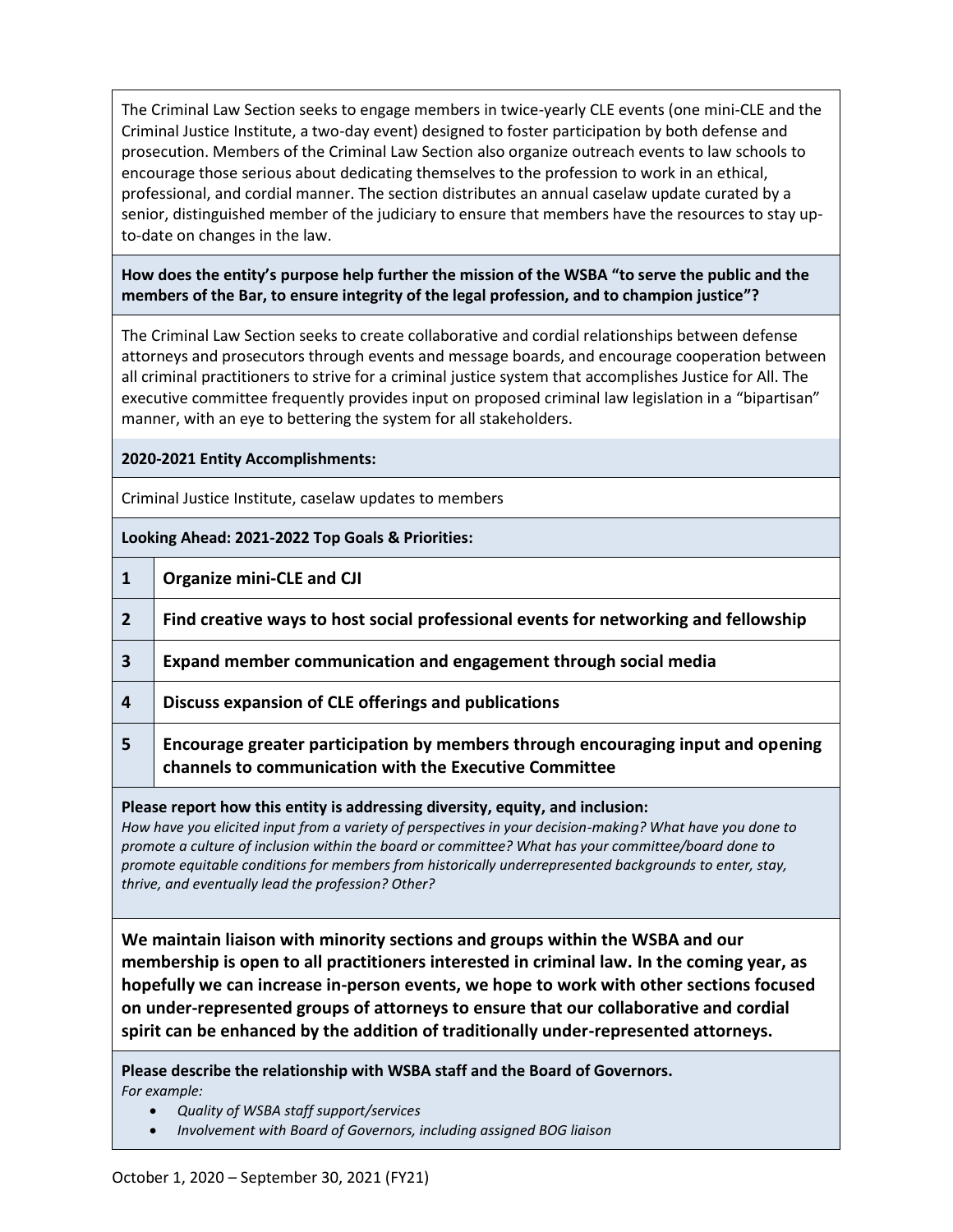• *Ideas you have on ways WSBA can continue to strengthen/support your entity.*

**Our section has been very lucky to have a history of excellent, invested, and helpful liaisons from the Bar. Even when disagreements occur, we have always found that we can discuss those disagreements and receive help from the Bar. Unresolved issues have generally been related to CLE costs, and not any policy or political issues.**

| <b>SECTIONS ONLY: Please quantify your</b><br>section's 2020-2021 member benefits: |     | $\mathbf{1}$                                                  | Newsletters/publications<br>produced                                                     |
|------------------------------------------------------------------------------------|-----|---------------------------------------------------------------|------------------------------------------------------------------------------------------|
| For example:                                                                       |     | $\mathbf 0$                                                   | Mini-CLEs produced                                                                       |
| \$3000 Scholarships, donations, grants<br>awarded;<br>4 mini-CLEs produced         |     | $\mathbf{1}$                                                  | Co-sponsored half-day, full-day<br>and/or multi-day CLE seminars<br>with WSBA            |
|                                                                                    |     | $\mathbf 0$                                                   | Co-sponsored half-day, full-day<br>and/or multi-day CLE seminars<br>with non-WSBA entity |
|                                                                                    |     | $\mathbf 0$                                                   | Receptions/forums hosted or<br>co-hosted                                                 |
|                                                                                    |     | 0                                                             | Recognitions/Awards given                                                                |
|                                                                                    |     | 0                                                             | New Lawyer Outreach<br>events/benefits                                                   |
|                                                                                    |     | Click or tap here<br>to enter text.                           | Other (please describe):<br>Scholarships to CJI                                          |
|                                                                                    |     | <b>Entity Detail Report:</b><br>To Be Completed by WSBA Staff |                                                                                          |
| <b>Size of Entity:</b>                                                             | 13  |                                                               |                                                                                          |
| <b>Membership Size:</b><br>(for Sections Only)<br>(As of September 30, 2021)       | 385 |                                                               |                                                                                          |
| <b>Number of Applicants for FY22</b>                                               | 6   |                                                               |                                                                                          |

| $\frac{1}{2}$<br><b>Positions</b><br>(October 1, 2021 – September 30, 2022) | U                                 |
|-----------------------------------------------------------------------------|-----------------------------------|
| How many current volunteer<br>position vacancies for this entity?           | 1 (Young Lawyer Liaison position) |
| FY21 Revenue (\$):<br><b>For Sections Only:</b><br>As of September 30, 2021 | \$11,053                          |